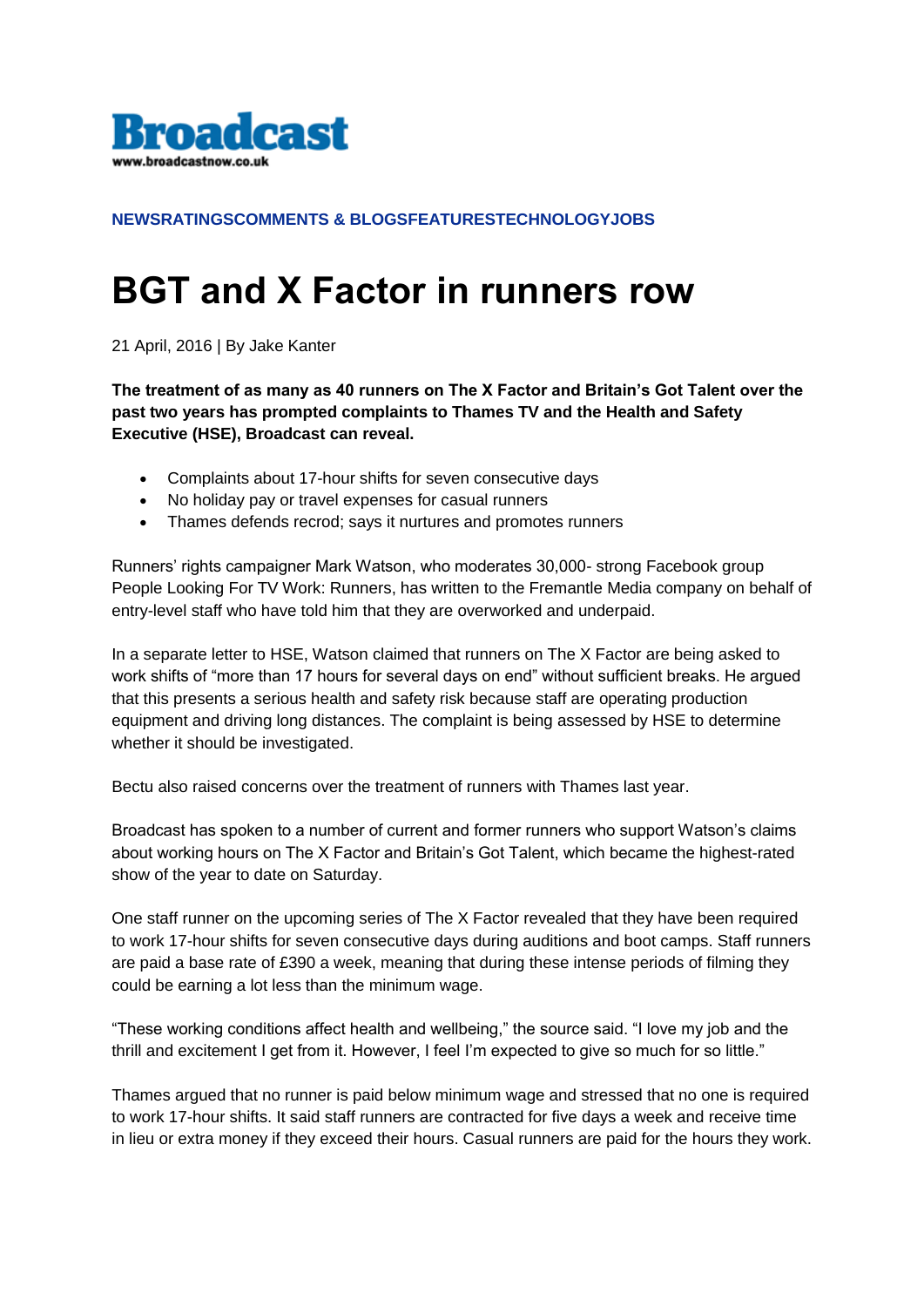Runners have also complained to Broadcast about other issues on the ITV shows. Those employed on a more casual basis during audition rounds have not received holiday pay, while they are also expected to meet the cost of travel and accommodation when touring with the shows to different cities.

Thames said it has now started paying casual staff for untaken holiday, and has [decided to](http://m.broadcastnow.co.uk/5102860.article)  [change its policy on travel expenses after Broadcast raised the issue.](http://m.broadcastnow.co.uk/5102860.article)

## **[Thames reacts to runner woes](http://m.broadcastnow.co.uk/5102860.article)**

Watson acknowledged that Thames has a good record on issues including unpaid work experience and that runners encounter long hours across the industry, but said he had "no sense" that Thames had taken his complaint seriously.

Director of production Dean Jones has offered to meet Watson, but the latter has so far declined.

A Thames spokesman said: "We take our responsibility as an employer incredibly seriously and pride ourselves on being a company that looks after all of its employees. Runners are an important part of our production teams and we work hard to retain our staff, nurturing, training and promoting them within the company.

"We are proud that this is demonstrated by the fact that many people who have started out as runners on both The X Factor and Britain's Got Talent have gone on to stay with the company, progressing to various roles including producers and executive producers."

Britain's Got Talent and The X Factor are co-produced by Syco Entertainment, but Broadcast understands that Simon Cowell was unaware of the controversial working practices and the complaints raised by Watson.

## **Thames reacts to runner woes**

21 April, 2016 | By Jake Kanter

**They are the juggernauts of TV entertainment, but when it comes to working conditions, the view of many runners is: "It's a no from me."**

Mark Watson, a director who campaigns against poor working practices in the TV industry, has thrust Britain's Got Talent and The X Factor into the spotlight. He claims they are putting entrylevel staff at risk by overworking and underpaying them.

Thames has robustly defended the shows and for many runners, they represent a golden opportunity to get into TV production and receive excellent training.

But Broadcast's research revealed multiple claims that Thames has exploited the standing of its flagship formats, with various grievances over working hours, travel expenses and holiday pay.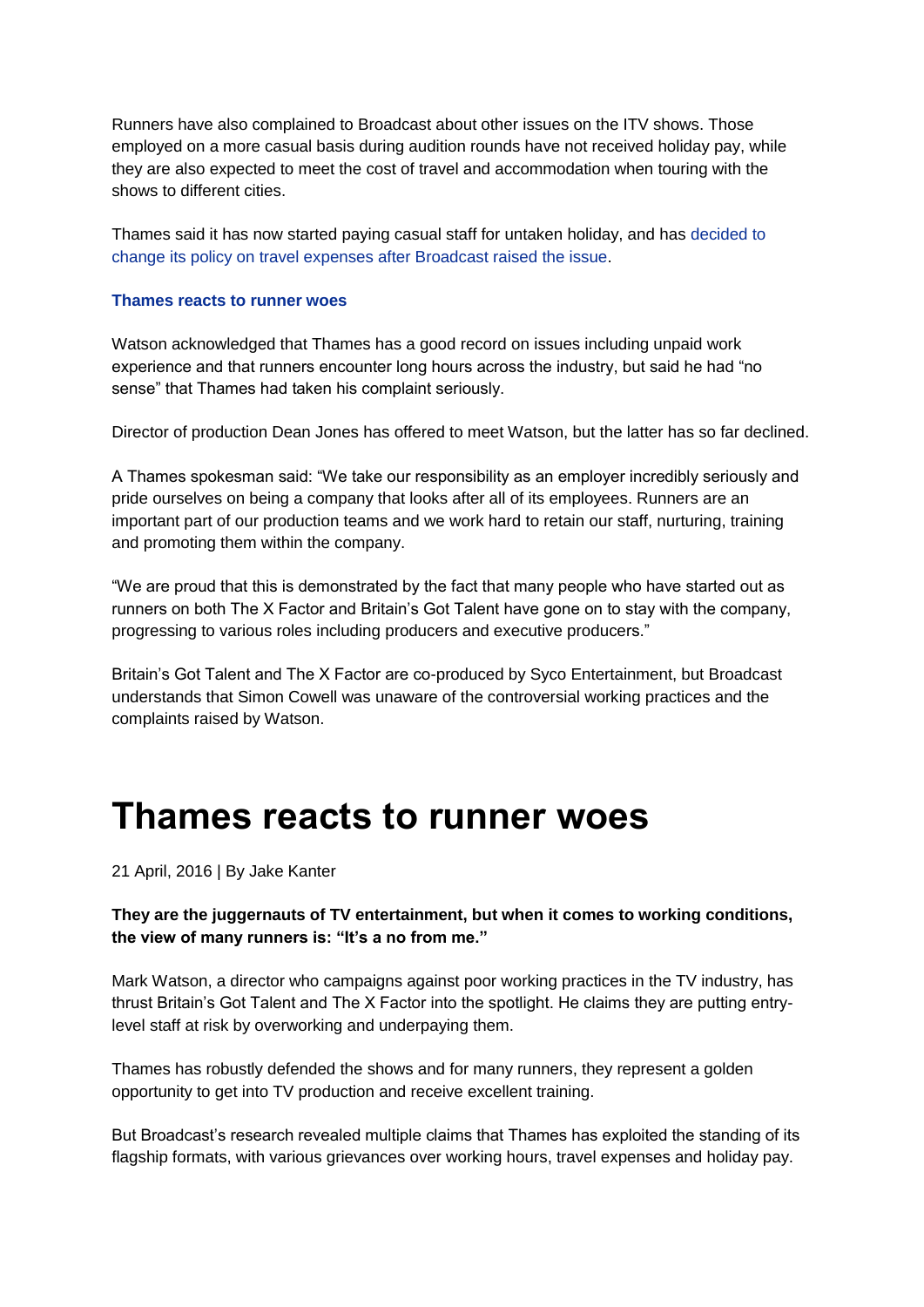Those employed on a more casual basis, known as day runners, have been invited to tour the UK during audition rounds, but told they must pay for their own travel and accommodation.

Thames said this is not policy and day runners should be recruited locally. But Broadcast has seen emails that clearly requested Britain's Got Talent day runners travel with the show.

"We are looking for people who can make ALL of the dates… you will need to arrange your own travel and accommodation for this tour," said one message.

A former The X Factor runner said: "Because you're desperate for experience, you do it. But because you're funding your own travel, you end up barely making a profit. In fact, you often make a loss." Day runners now receive the national living wage of £7.20 an hour after changes to the law this month.

Another recalled the "ridiculous" situation where around 20 runners bought flights to Northern Ireland for Britain's Got Talent. The source said the shoot lasted until 2am, and the group were then asked to book their own taxis back to their hotel.

A third added: "I knew I had been taken for a ride when I started working for other companies."

Thames has given serious consideration to the issues raised by Broadcast and has updated its procedures to ensure that when casual runners are on the road, appropriate travel and accommodation costs are now covered.

It added that locally recruited casual runners on this year's The X Factor far outnumber those that travel with the show between cities. The audition stages are currently being shot.

Another persistent complaint among casual runners is that they have not been paid the 10.8% of the day rate they are owed for untaken holiday. Each day runner is asked to complete a 'casual staff voucher', which keeps track of their hours. One version of the document seen by Broadcast states that "payment in respect of any untaken holiday… will be made to me at the end of the engagement".

But none of the runners Broadcast has spoken to received this money. It is understood that one raised the issue with Thames last year for work they did on both Britain's Got Talent and The X Factor, but was told that their claim had expired.

After challenging the company further and not receiving a reply, the individual launched small claims court proceedings. They eventually received a cheque in the post.

Watson complained to Thames about holiday pay last year and Thames has changed its policy in recent months, paying untaken leave as a matter of course.

Despite this, a number of runners who have worked for the company this year told Broadcast that they are yet to receive what they are owed.

Many claimed that conditions on shows like The Voice UK are better. It is said that Wall to Wall keeps a closer eye on working hours, while the indie pays untaken holiday and covers travel expenses if runners' tour with the show.